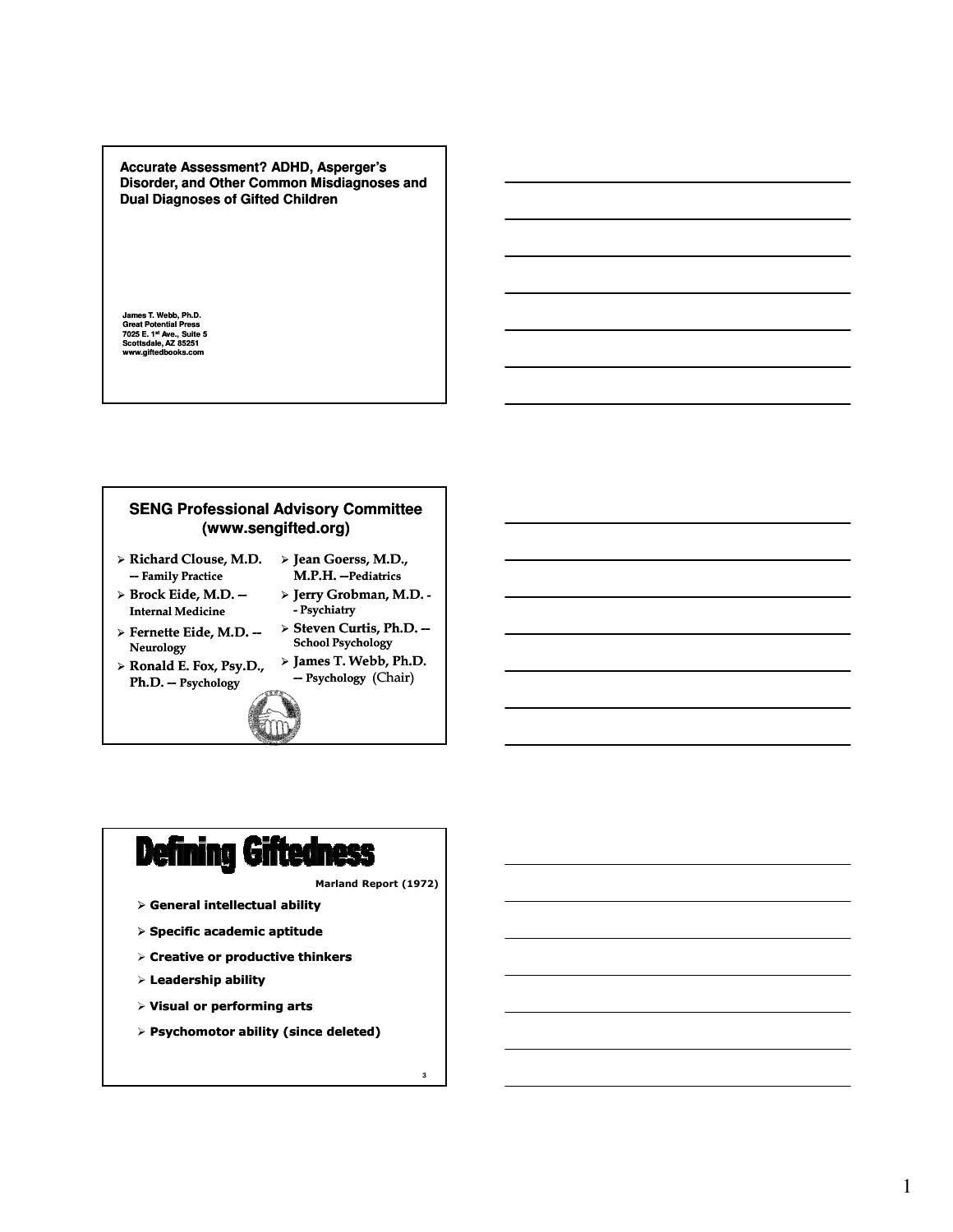







#### **Myths about Gifted Children (Many stemming from the Terman studies)**

- $\triangleright$  They can succeed without special help because they already have so much talent
- $\triangleright$  If they have high ability in one area, they are likely to have equally high abilities in other areas
- The "regular" educational system typically meets their needs They are not aware of being different unless someone points it out to them
- 
- They always will show their abilities in school and will want to emphasize them
- > They enjoy serving as "models" and "examples" for other children They only live up to their potential if adults constantly push them
- 
- Their emotional maturity is at the same level as their intellectual ability They are easy to parent, and families always value their special abilities They are no different from other children because all children are gifted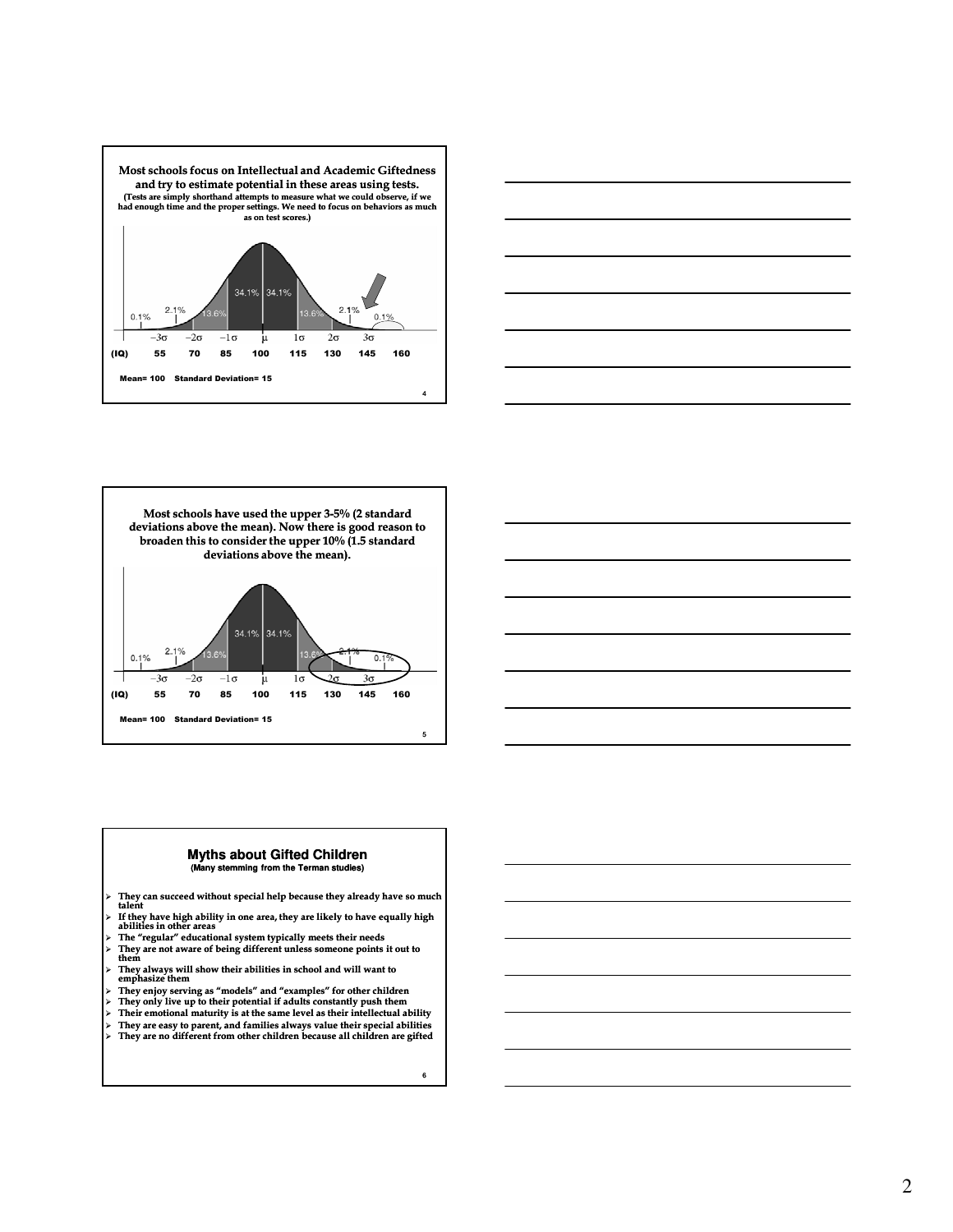



## **Dabrowski Overexcitabilities**

- > Intellectual (Avid Reading, Curiosity, Asking Probing Questions, Concentration, Problem Solving, Theoretical Thinking)
- Imaginational (Fantasy Play, Animistic and Imaginative Thinking, Daydreaming, Dramatic Perception, Use of Metaphor)
- Emotional (Concern for Others, Timidity and Shyness, Fear and Anxiety, Difficulty Adjusting to New Environments, Intensity of Feeling)
- > Psychomotor (Marked Enthusiasm, Rapid Speech, Surplus of Energy, Nervous Habits, Impulsive Actions)
- 9 > Sensual (Sensory Pleasures, Appreciation of Sensory Aspects of Experiences, Avoidance of Overstimulation)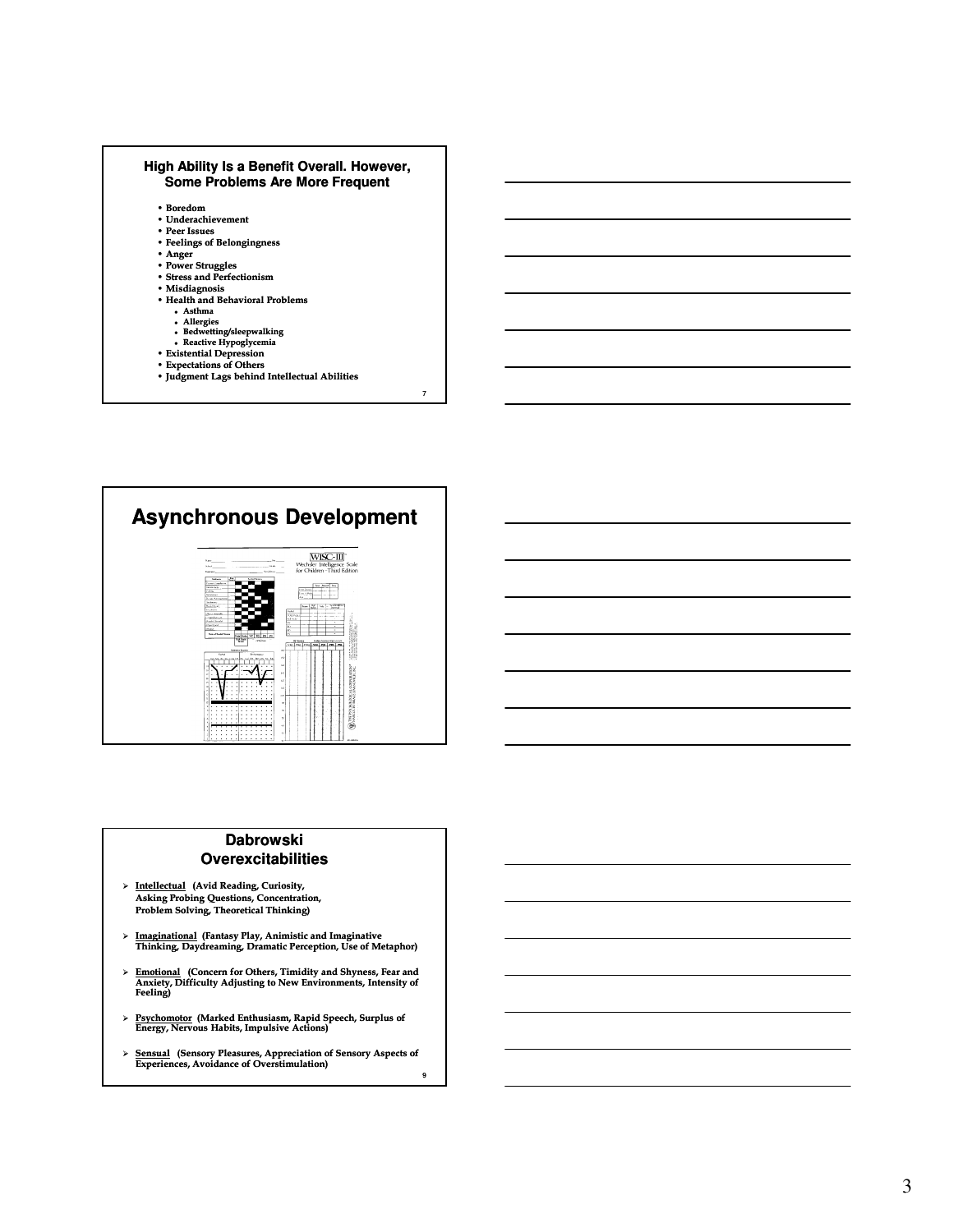#### **CHARACTERISTICS AND BEHAVIOR PATTERNS OF GIFTED THAT CAN LEAD TO MISDIAGNOSES**

- Intensity and sensitivity ("Overexcitabilities"); may overreact; gets angry easily, or cries if things go wrong
- Idealism—impatient with failures; experiences keen<br>disappointment; cynicism and depression; feelings of aloneness
- Impatient with others and self; intolerant and critical of others<br>Diversensitive to criticism Oversensitive to criticism
- 
- Difficulty seeing things from others' viewpoint<br>• Perfectionism very self-critical: unwilling to to - Perfectionism—very self-critical; unwilling to take risks; oversensitive to criticism
- Creative engages in non-traditional behaviors
- Judgment lags behind intellect (asynchronous development)
- Non-conformity; challenges others and traditions; refuses to accept authority; disrupts status quo
- Strong-willed behavior; frequent disagrees strongly with parents,<br>teachers, peers, supervisors; gets in power struggles; is stubborn;<br>gets angry

#### **CHARACTERISTICS AND BEHAVIOR PATTERNS OF GIFTED THAT CAN LEAD TO MISDIAGNOSES (continued)**

- 
- Neglects duties or people during periods of intense focus Advanced, numerous, and/or diverse interests; appears scattered
- "Visual-Spatial" ("Right Brain") non-linear learning styles<br>Disorganized learning or job functioning style: leaves task
- Disorganized learning or job functioning style; leaves tasks unfinished; lacks interest in details; hands in messy work Narrow interests or overly focused; reluctant to move to new
- topics in discussion
- Boredom with routine tasks (particularly if educationally or occupationally misplaced); resists routine practice; refuses to do rote homework or busywork Underachievement due to excessive conformity with peers
- 
- Asynchronous development; shows scatter of ability levels
- Poor handwriting
- Unusual sleep patterns Peer relation problems
- Jokes or puns at inappropriate times

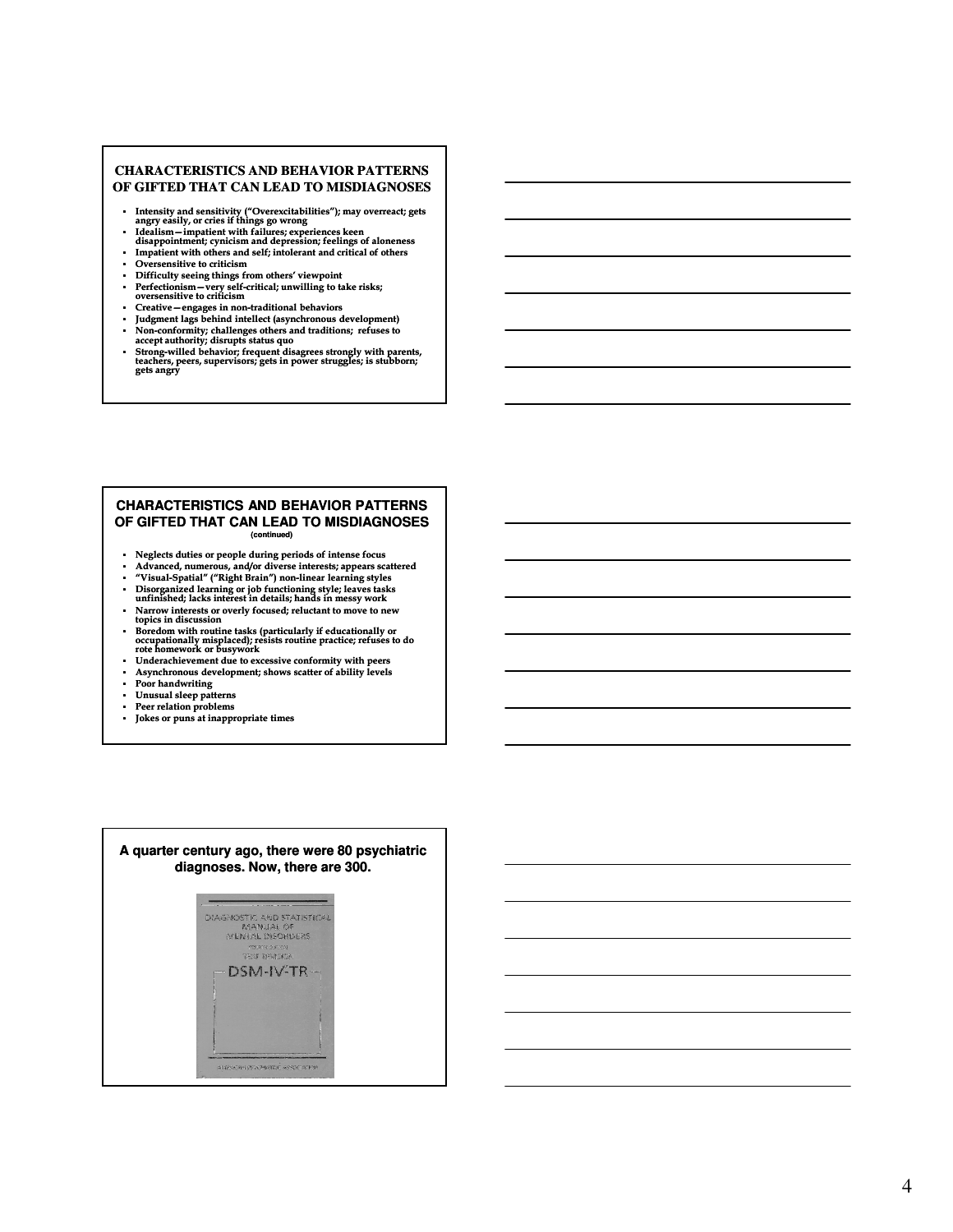#### **Case Study -- Stevie, age 5**

Stevie--a gifted and talented five-year-old-has been having behavioral difficulties in his pre-kindergarten class. Because of his<br>intense focus, he often doesn't want the activity to end. Sometimes he becomes upset, crying and throwing himself on the ground, when it is time to transition from one activity to another. He also now and then challenges his teacher. He has been seeing a psychologist for a year to help him deal with several traumatic experiences  $-$  recent divorce, a major car accident, Lyme disease, and the illness and death of his grandfather.

One time, when his teacher was showing him how to write his name, he refused to write as directed, purposely writing it all in uppercase letters. The teacher angrily gave Stevie three opportunities to "correctly" write his name.

On the third try, he wrote it correctly, but put the last letter upside-<br>down and reversed. When asked why he did this, he answered that it didn't matter to him how his name was written; writing letters was "boring."

#### **Case Study -- Stevie, age 5 (continued)**

Stevie has a vivid and creative imagination. One day, he even brought his imaginary babysitter to school. Stevie loves art and sometimes spends two hours painting an Impressionist painting. He prefers studying Ancient Greece, and often includes imaginary friends like Johannes Brahms and Johann Strauss. At home, he plays a Strauss CD and insists that his mother sit quietly with him, pretending that they are the audience and Strauss is playing a concert for them.

Stevie also likes to dress in sweat pants, pulling them up high like knickers so he can pretend that he is a composer living in the 1700s. He may become so absorbed in creating a symphony in his head that he hums melodies in class at inappropriate times.

#### **Case Study -- Stevie, age 5 (continued)**

The administrator and teacher both said that Stevie had compulsive tendencies and possibly was heading toward Obsessive-Compulsive Disorder. Some of the teachers believed that Stevie was out of touch with reality because he saw and heard things that were not there -- his imaginary friends. The school -- which is the same school where the mother teaches—suggested that he see a psychiatrist for possible medication, declaring that he would not be allowed back in school next year otherwise, and only if Stevie completed the present year with good behavior.

Stevie's mother began researching gifted education, and was<br>astounded at what she learned! On the Internet were profiles of gifted<br>young children, which included a list of traits such as "perfectionism,"<br>"intense reactions (for example, imaginary companions)."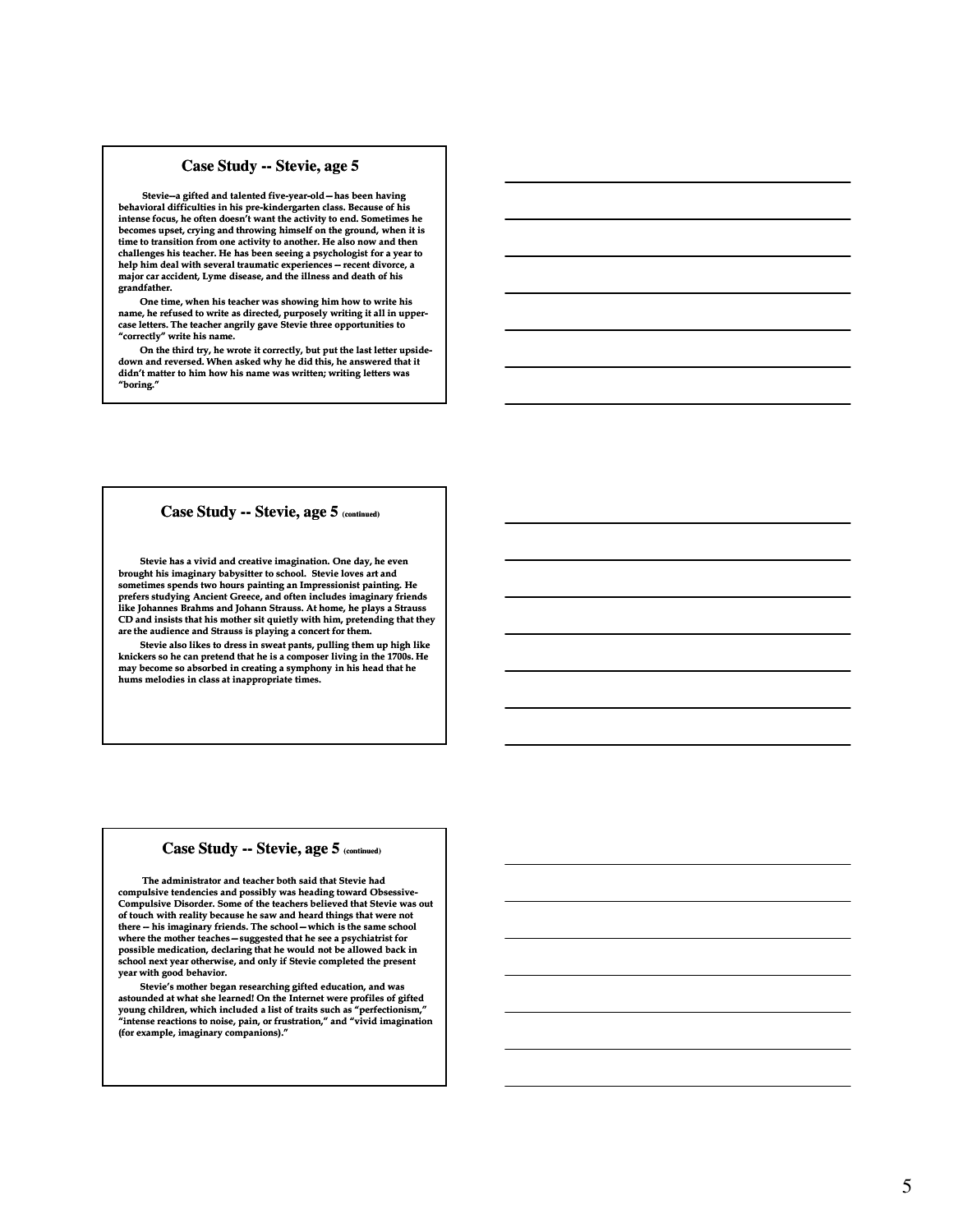#### **Case Study -- Stevie, age 5 (continued)**

The mother met again with the Head and Assistant Head of the school. She brought them books and articles, and told them that she felt her son's behavioral issues were linked to his being gifted. She was very relieved when they agreed that this made sense to them and that they were open to any strategies that might help Stevie. Stevie's teacher also became interested and read the books.

Eight weeks of school were left. The mother and Stevie's psychologist told Stevie that he could dress up like a composer only in the pretend area; otherwise it wouldn't be fair to other kids. This helped curb his composing in music class since he wasn't in costume.

When the mother and teachers began dealing with the gifted issues, Stevie's behaviors improved.

#### **Case Study -- Stevie, age 5 (continued) tevie,**

By the last few weeks of school, Stevie's behavior was improving. Although he had not mastered all of his behaviors, he had come a long way, and he is now welcome back in school next year.

Stevie is continuing his painting, and  $-$  at age  $5 - w$ on a prize at the CRT National Arts Program. Here are several of his paintings. It's interesting how many people just won't believe that he did the paintings himself and often want to know if the mother holds his hand while he paints. Stevie recently has begun to draw stick figures again in class. Why? Because that's what the other children are doing.

His mother says, "I wanted to send you this story because I wonder how many kids are misdiagnosed! I feel there needs to be better education for teachers and psychologists in this area.

### **FREQUENT MISDIAGNOSES OF GIFTED CHILDREN AND ADULTS**

- Attentional and Activity Problems
	- Attention Deficit/Hyperactivity Disorder (ADD/ADHD)

#### Anger Diagnoses

- **Oppositional-Defiant Disorder**
- Conduct Disorder
- **Intermittent Explosive Disorder**
- Disruptive Behavior Disorder NOS
- Narcissistic Personality Disorder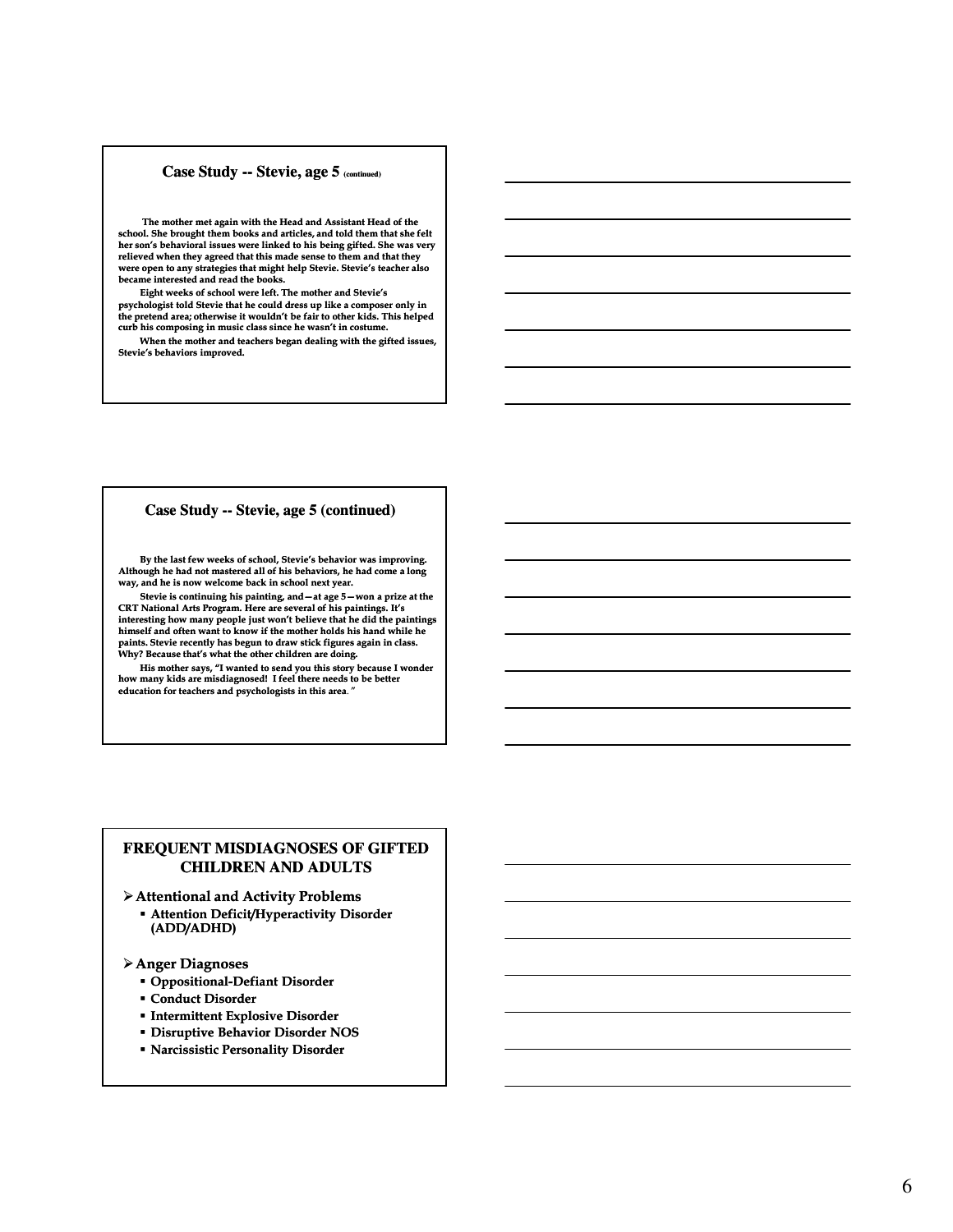#### **FREQUENT MISDIAGNOSES OF GIFTED CHILDREN AND ADULTS (continued)**

Ideational and/or Anxiety Disorders

- Obsessive-Compulsive Disorder (OCD)
- **Obsessive-Compulsive Personality Disorder** (OCPD)
- Asperger's Disorder (aka Asperger's Syndrome)
- Pervasive Developmental Disorder
- Schizoid Personality Disorder
- Schizotypal Personality Disorder
- Avoidant Personality Disorder

#### **FREQUENT MISDIAGNOSES OF GIFTED CHILDREN AND ADULTS (continued)**

- Mood Disorders
	- **Bi-Polar Disorders**
	- Cyclothymic Disorders
	- **Dysthymic Disorder**
	- Depressive Disorder
- Learning Disorders (often overlooked because of giftedness)

### **DUAL DIAGNOSES (Disorders that Often Involve Giftedness)**

- Learning Disabilities (asynchronous development)
- Attention Deficit/ Hyperactivity Disorder (ADD/ADHD)
- Obsessive-Compulsive Disorder (perfectionism)
- Asperger's Disorder (AD)
- Allergies (particularly food) & Asthma
- Reactive Hypoglycemia
- Sleep Disorders (Nightmare, Sleep Terror, and Sleepwalking Disorders)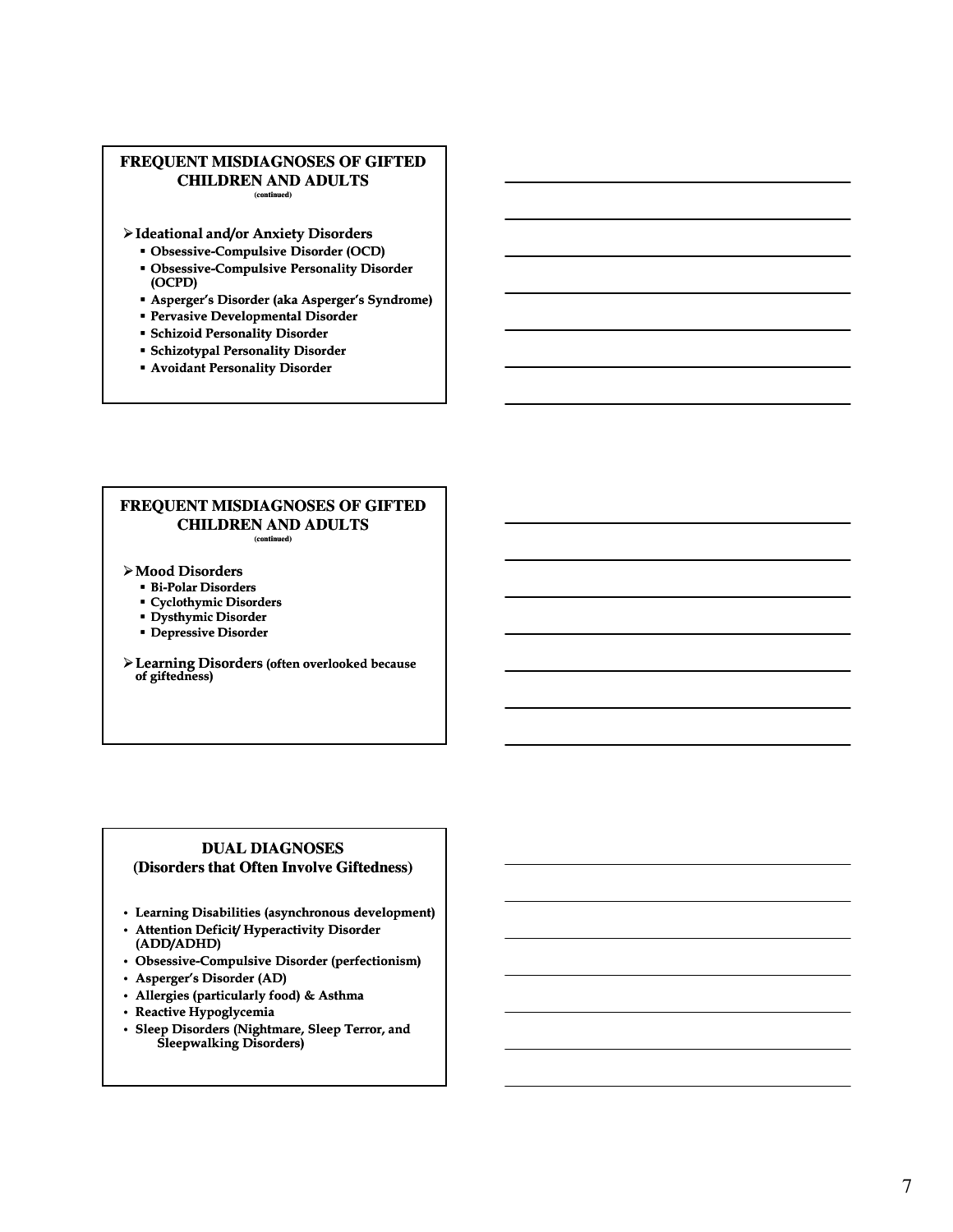#### **DUAL DIAGNOSES (Disorders that Often Involve Giftedness) – continued**

- Parent-Child Relationship Problems
- Relational Problems with Peers
- Depression (existential)
- Adult Relationship Issues
	- **Marital/partner**
	- **Employment**
	- Socialization Gender Identity Issues

# **DUAL DIAGNOSES (Disorders that Often Involve Giftedness)**

- LEARNING DISABILITIES (Dyslexia, Mathematics Disorder, Nonverbal Learning Disabilities, Sensory-Motor Integration problems, Auditory Processing Disorders)
	- Asynchronicity is typical for gifted
	- Handwriting is often poor
	- Compensatory skills can mask LD and prevent identification as gifted

### **DUAL DIAGNOSES (Disorders that Often Involve Giftedness) – continued**

# ADD/ADHD

- Most gifted children are intense
- Must consider the overexcitabilities
- Must consider the appropriateness of the educational placement
- Most gifted children resist tasks that seem irrelevant to them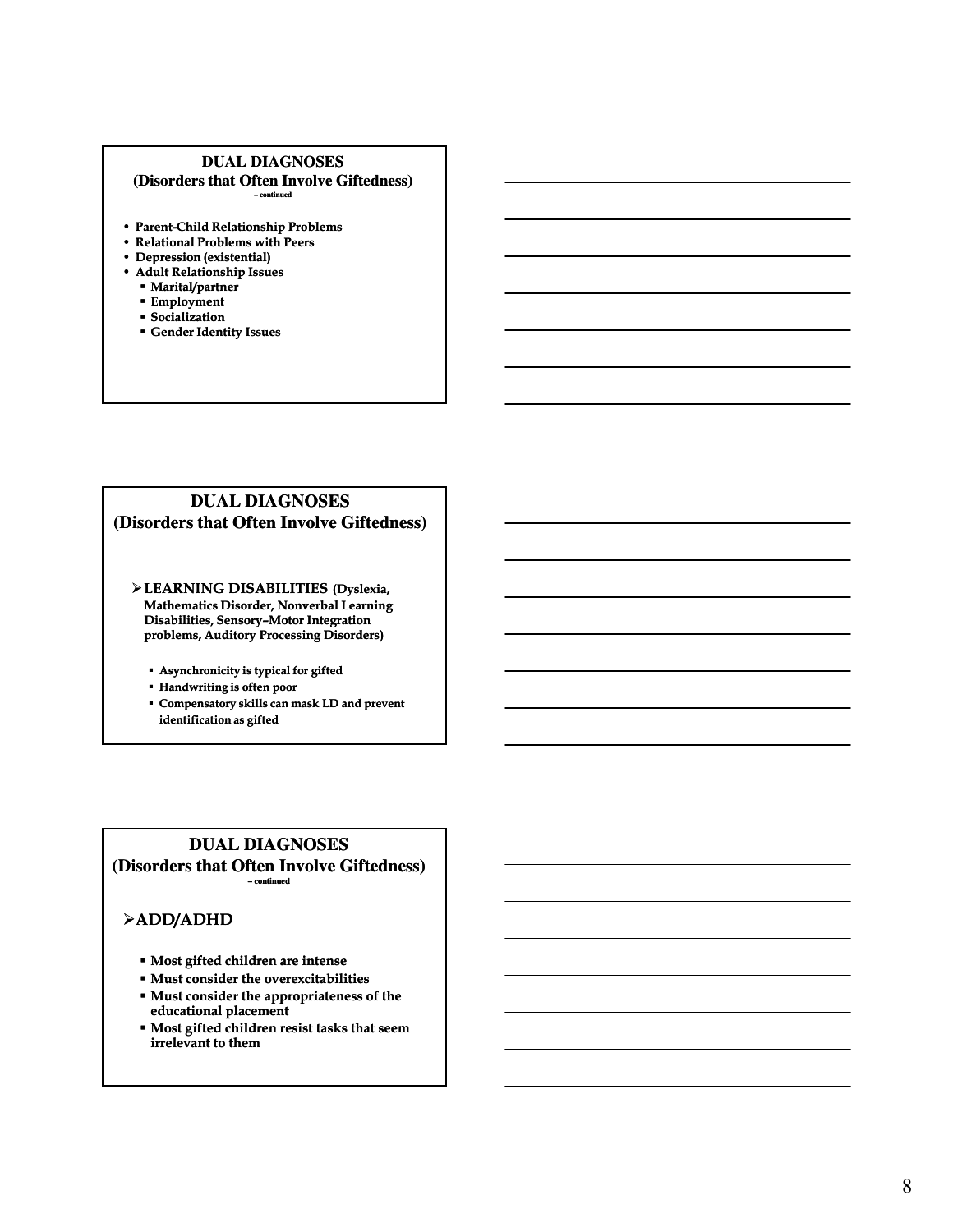# **DUAL DIAGNOSES (Disorders that Often Involve Giftedness)**

**– continued**

# OBSESSIVE OBSESSIVE-COMPULSIVE COMPULSIVE DISORDER (OCD)

- An extension of perfectionism
- Related to guilt feelings
- Excessive intellectualizing
- Primarily an adult diagnosis
- Important to distinguish between the disorder and the personality type

# **DUAL DIAGNOSES**

**(Disorders that Often Involve Giftedness) – continued**

### ASPERGER'S DISORDER

- Can be misdiagnosed as "quirky gifted"
- **True Asperger's behaviors are not situation-specific**
- Is on a continuum

### **DUAL DIAGNOSES (Disorders that Often Involve Giftedness) – continued**

ALLERGIES (particularly food) & ASTHMA

- Incidence 40% to 60% of highly gifted
- May be oversensitive to medications
- Can be avenue to enhanced self-understanding about reactions generally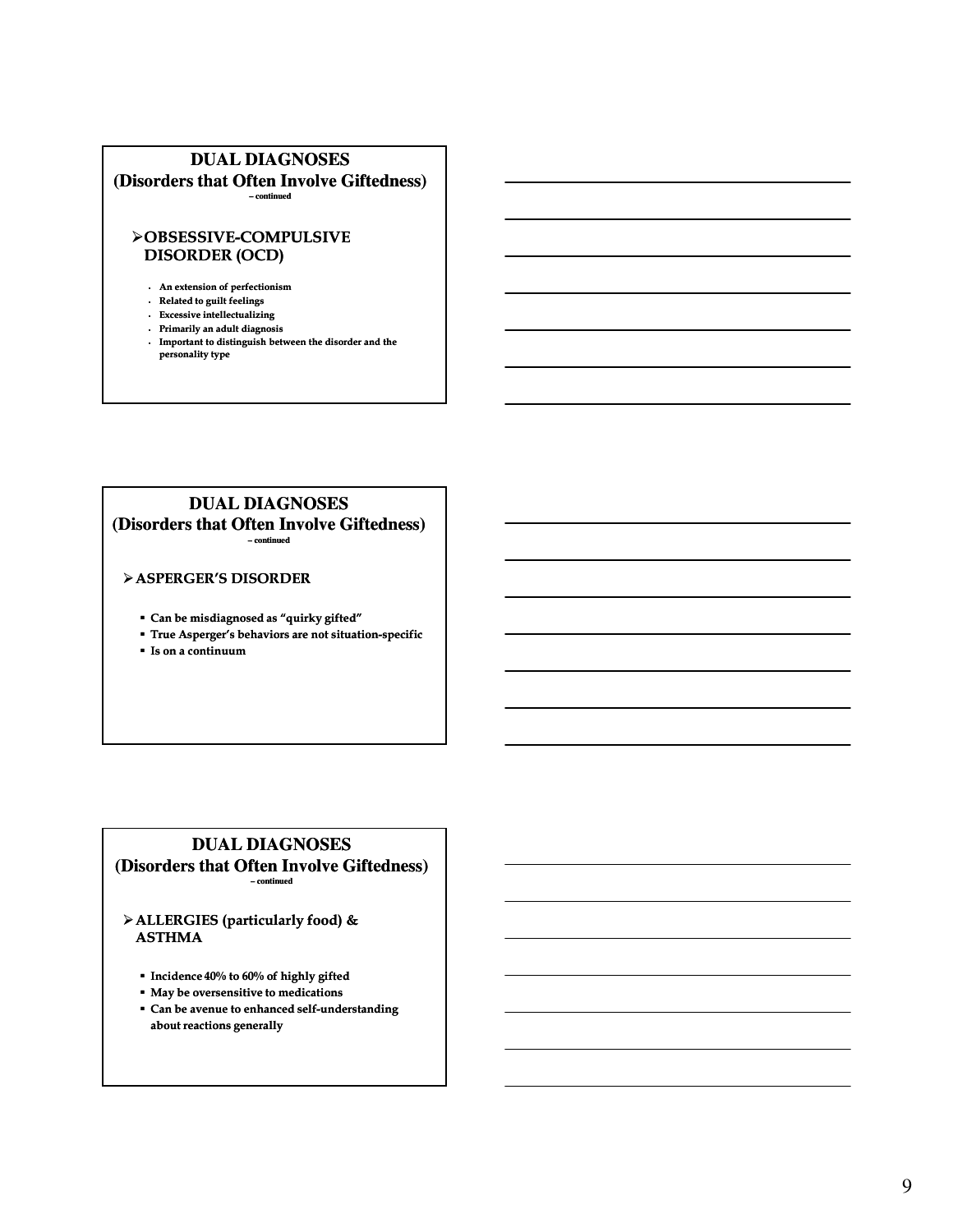# **DUAL DIAGNOSES (Disorders that Often Involve Giftedness)**

**– continued**

### REACTIVE HYPOGLYCEMIA

- **Incidence 5% to 7% of highly gifted**
- About half also have allergies and need less sleep
- May be misdiagnosed as Bipolar Disorder or ADD/ADHD

### **DUAL DIAGNOSES (Disorders that Often Involve Giftedness) – continued**

#### SLEEP DISORDERS (Nightmare/ Sleep Terror or Sleepwalking Disorders)

- Normal Sleep patterns (20% need less; 20% need more)
- 10% 20% of gifted, particularly males, have sleep problems.
- $\overline{\phantom{a}}$  Bedwetting (5% 10% of gifted boys ages 6-11)

### **DUAL DIAGNOSES (Disorders that Often Involve Giftedness) – continued**

### DEPRESSION (EXISTENTIAL)

Very likely among highly gifted

- Issues of meaning, purpose, and belonging
- Feeling alone in an absurd, meaningless world Existential awareness without insight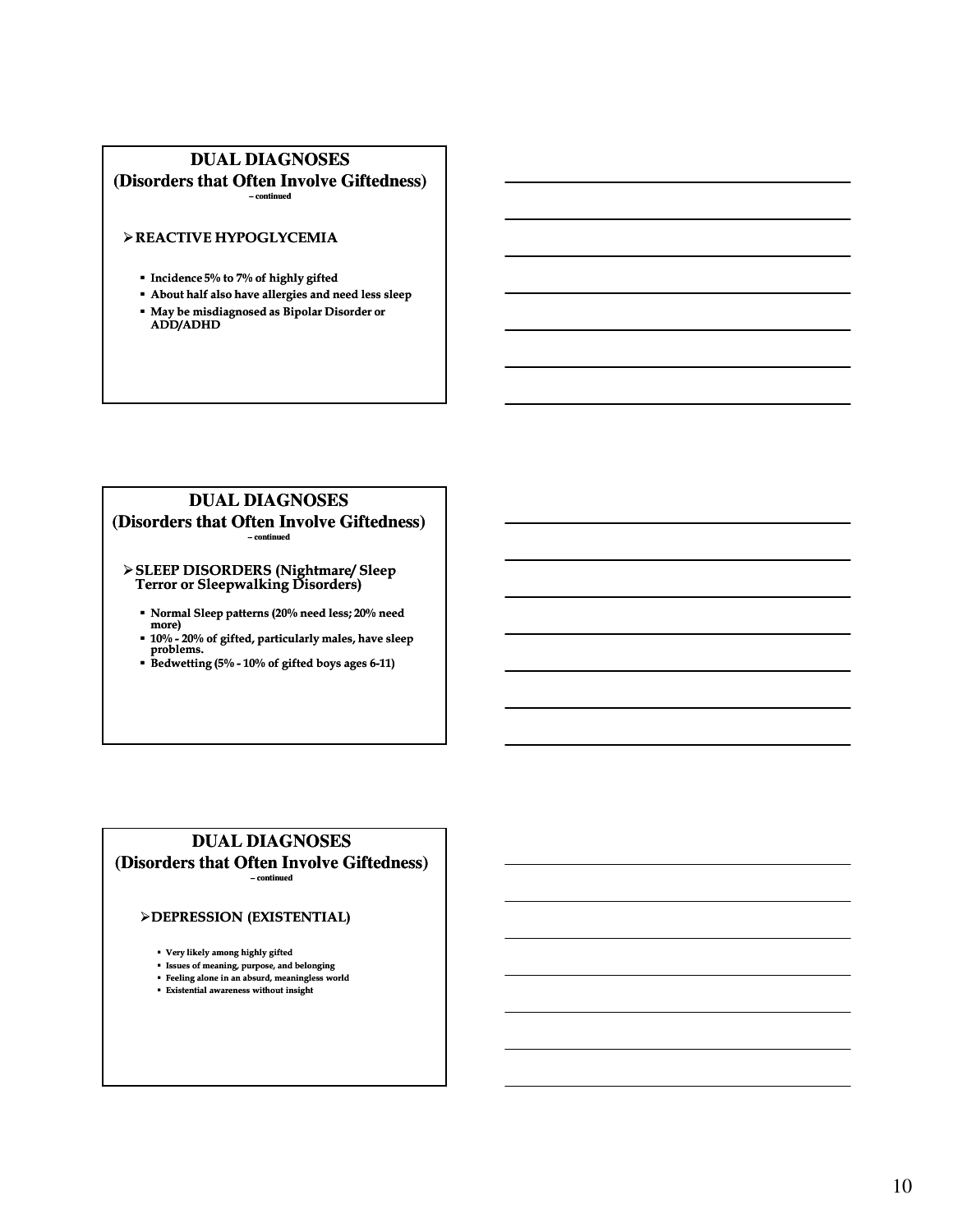## **DUAL DIAGNOSES**

**(Disorders that Often Involve Giftedness) – continued**

#### $\triangleright$  PARENT-CHILD RELATIONSHIP PROBLEMS

- Gifted children can be challenging to parents
- Parents may punish the child for gifted behaviors
- Parents may link gifted to their criticisms because of higher expectations
- Lack of understanding due to thinking style differences
- **Power struggles**

#### **DUAL DIAGNOSES (Disorders that Often Involve Giftedness) – continued**

### $\triangleright$  PARENT-CHILD RELATIONSHIP PROBLEMS (continued)

- Parent enmeshment with child
- $\hspace{0.1mm}$  "Adultizing" the child
- Using giftedness to excuse bad social behavior
- Accommodating to gifted behaviors
- Parent using child as weapon
- Parent denying the child's giftedness

#### **DUAL DIAGNOSES (Disorders that Often Involve Giftedness) – continued**

### **ADULT GIFTED RELATIONSHIP ISSUES**

- Marital/Partner (zone of tolerance)
- Employment (authority and peer problems)
- Socialization (peer problems)
- Gender Identity Issues (androgyny)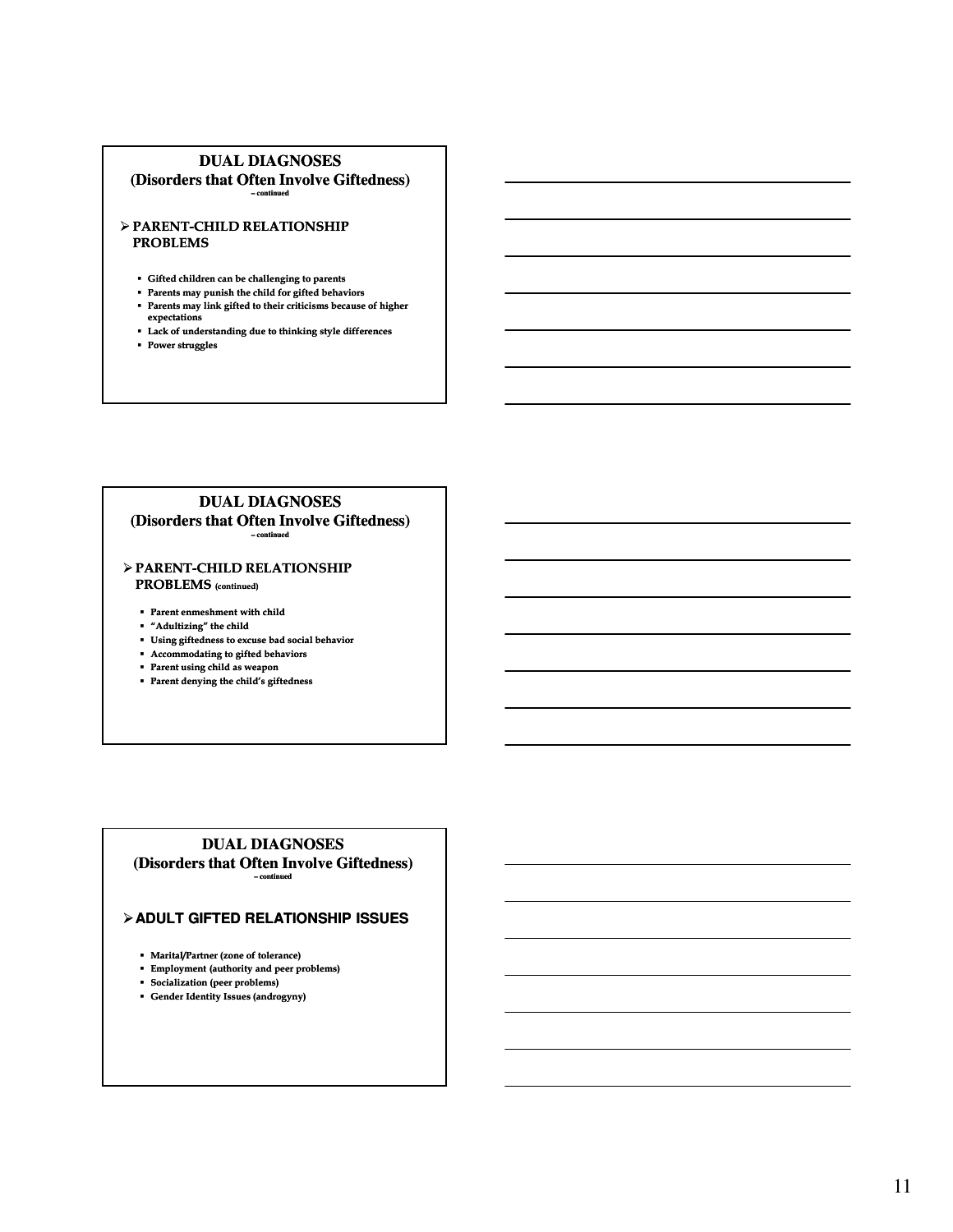### **HOW DO YOU DIFFERENTIATE CORRECT DIAGNOSES FROM GIFTED BEHAVIORS?**

- Does the developmental history indicate early milestones or precocious development?
- Do the person's current school or personal behaviors or test results suggest high intellectual or creative potential?
- Are the behavior patterns are ones that are typical for gifted children or adults?

#### **DIFFERENTIATING CORRECT DIAGNOSES FROM GIFTED BEHAVIORS (continued)**

- In examining the DSM-IV-TR diagnostic criteria, can TR the child's or adult's developmental level (in terms of giftedness) account for behaviors that otherwise would fit the diagnostic criteria?
- What is the context in which "problematic" behaviors most often occur?
- Are the "problematic" behaviors found only in certain contexts, rather than across most situations?

#### **DIFFERENTIATING CORRECT DIAGNOSES FROM GIFTED BEHAVIORS (continued)**

- What is the extent of the situational contribution to the difficulties?
- Are the "problematic" behavior patterns greatly reduced when the person is with other gifted persons or in intellectually supportive settings?
- Can the "problematic" behaviors be explained most parsimoniously as stemming from a gifted/creative person being in an inappropriate situation?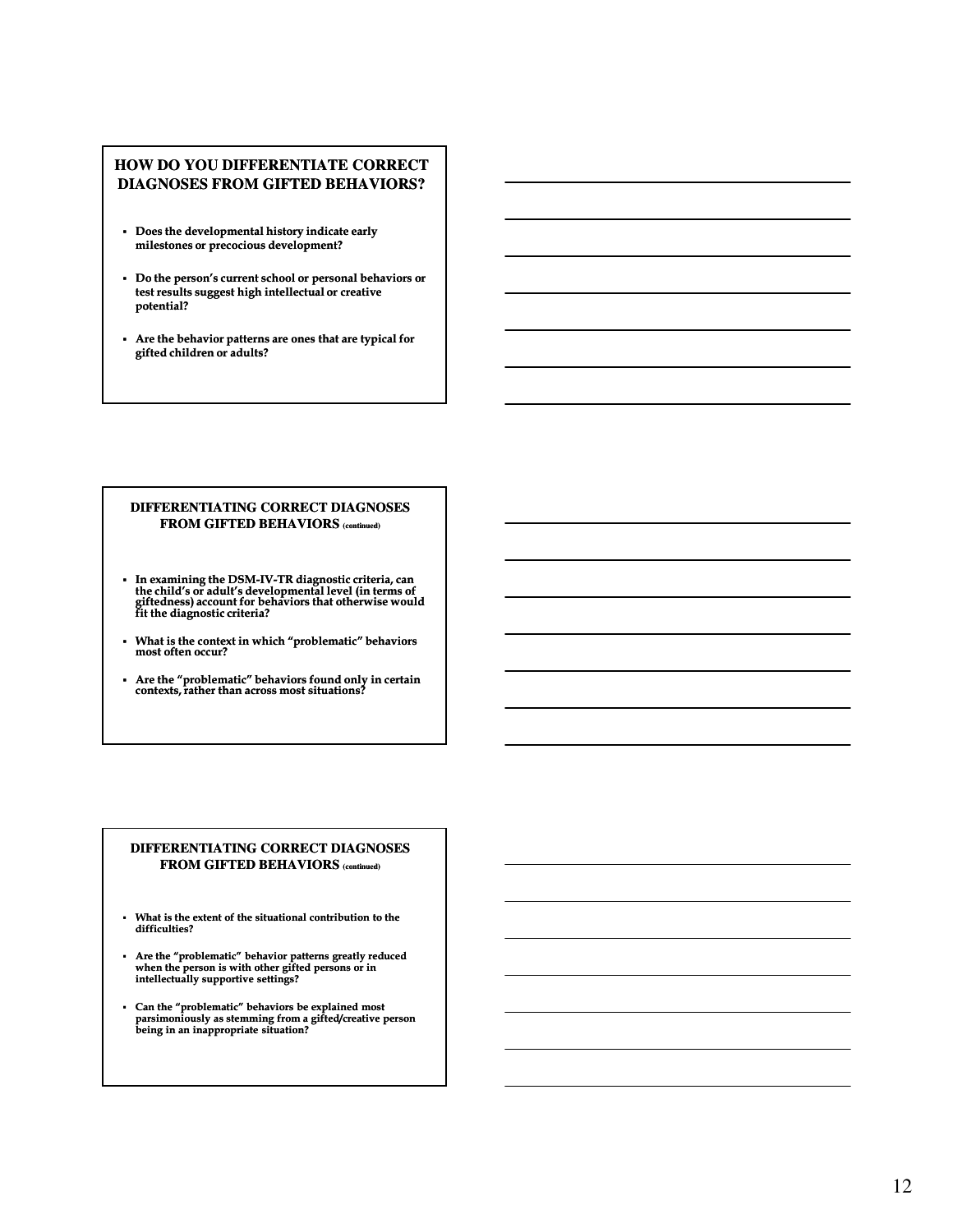#### **DIFFERENTIATING CORRECT DIAGNOSES FROM GIFTED BEHAVIORS (continued)**

- Is the "cycling" of problem behaviors more frequent than would be expected for such a diagnosis?
- Do specific situations markedly ameliorate the "problem behaviors" for these gifted persons?
- What is the actual impairment caused by the behaviors? Are the behaviors really problematic ones that impair personal or interpersonal functioning, or are they quirks or idiosyncrasies that cause little impairment or discomfort?

### **Diagnostic Criteria for Attention Deficit/Hyperactivity Disorder (ADD/ADHD)**

- A. Either (1) for Inattention, or (2) for Hyperactivity-Impulsivity
- $\triangleright$  (1) Six (or more) of the following symptoms of inattention have persisted for at least 6 months to a degree that is maladaptive and inconsistent with developmental level.
- $\triangleright$  (1) Six (or more) of the following symptoms of <u>hyperactivity-impulsivity</u> have persisted for at least 6 months to a degree that is maladaptive and inconsistent with developmental level.

### **Diagnostic Criteria for Attention Deficit/Hyperactivity Disorder (ADD/ADHD) (continued)**

- B. Some hyperactive-impulsive or inattentive symptoms that caused impairment were present before age 7 years.
- C. Some impairment for the symptoms is present in two or more settings (e.g., at school [or work] and at home).
- D. There must be clear evidence of clinically significant impairment in social, academic, or occupational functioning.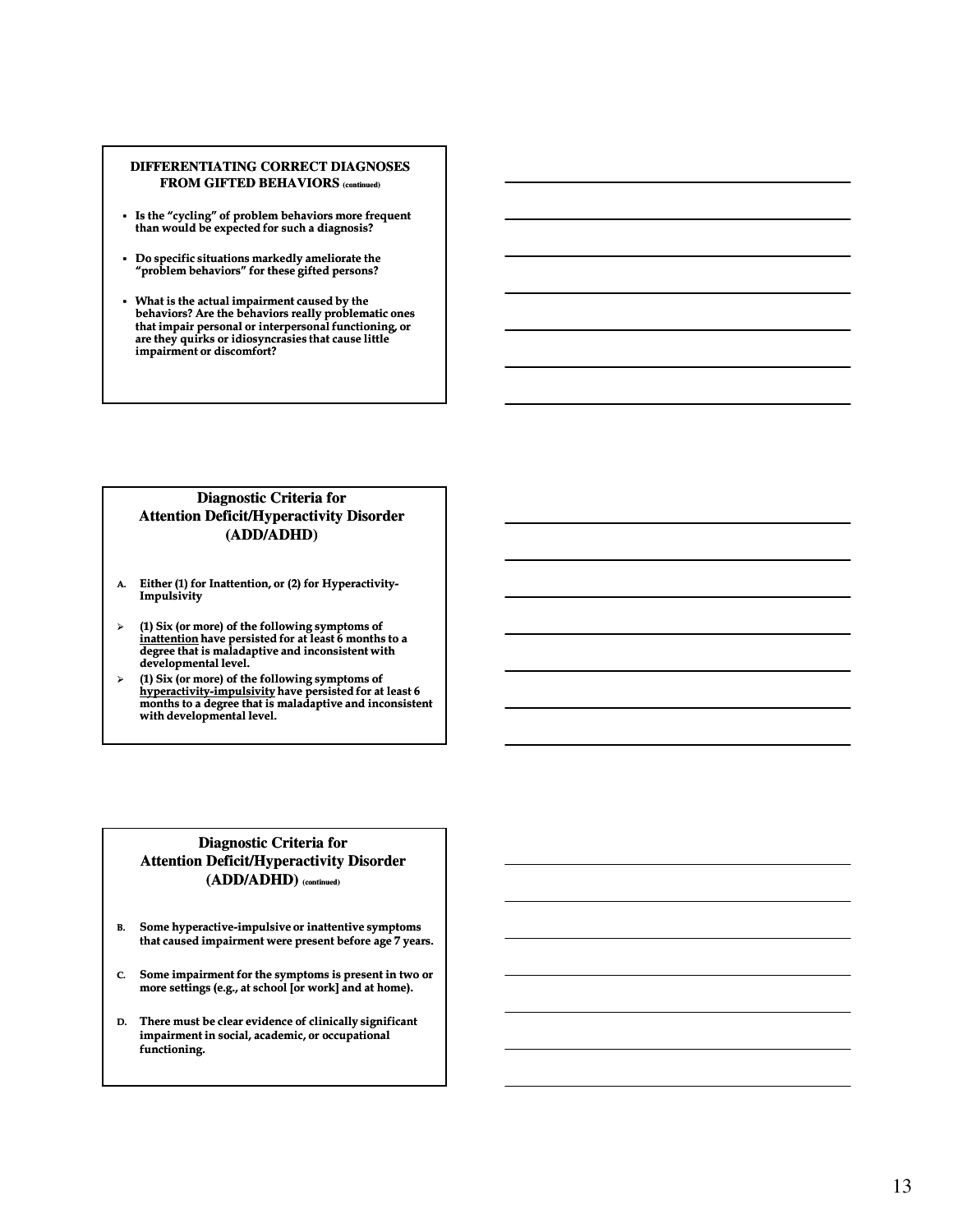### **Diagnostic Criteria for ADD/ADHD – Inattention (6 or more exist for 6 months or more)**

- 1. Often fails to give close attention to details or makes careless mistakes in schoolwork, work, or other activities.
- 2. Often has difficulty sustaining attention in tasks or play activities.
- 3. Often does not seem to listen when spoken to directly.
- 4. Often does not follow through on instructions and fails to finish schoolwork, chores, or duties in the workplace (not due to oppositional behavior or failure to understand instructions).
- 5. Often has difficulty organizing tasks and activities.

### **Diagnostic Criteria for ADD/ADHD – Inattention (6 or more exist for 6 months or more)**

- 6. Often avoids, dislikes, or is reluctant to engage in tasks that require sustained mental effort (such as schoolwork or homework).
- 7. Often loses things necessary for tasks or activities (e.g., toys, school assignments, pencils, books, or tools).
- 8. Is often easily distracted by extraneous stimuli.
- 9. Is often forgetful in daily activities.

### **Diagnostic Criteria for ADD/ADHD – Hyperactivity Hyperactivity-Impulsivity Impulsivity (6 or more exist for 6 months or more)**

- Hyperactivity
- 1. Often fidgets with hands or feet or squirms in seat.
- 2. Often leaves seat in classroom or in other situations in which remaining seated is expected.
- 3. Often runs about or climbs excessively in situations in which it is inappropriate (in adolescents or adults, may be limited to subjective feelings of restlessness).
- 4. Often has difficulty playing or engaging in leisure activities quietly.
- 5. Is often "on the go" or often acts as if "driven by a motor."
- Often talks excessively.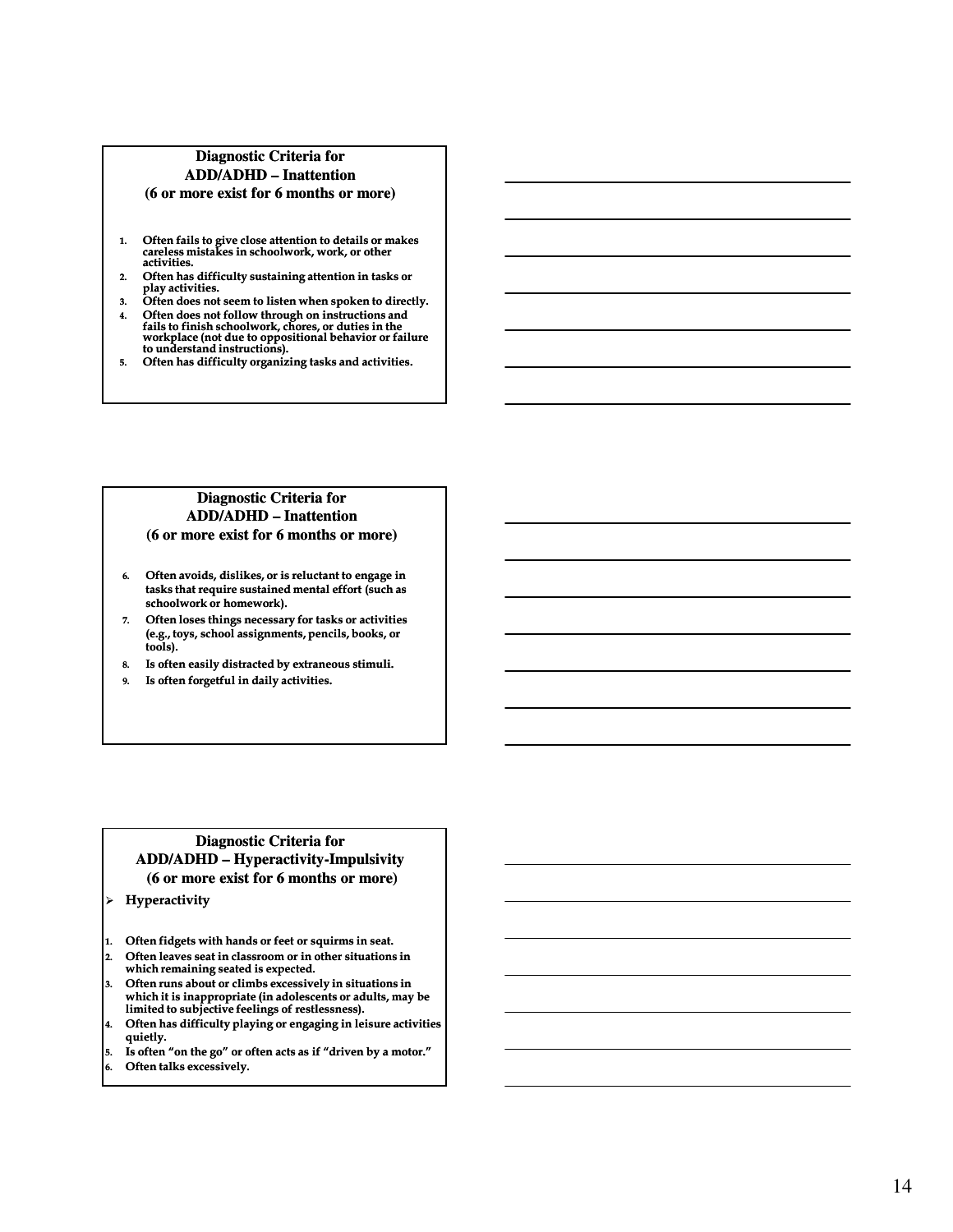### **Diagnostic Criteria for ADD/ADHD – Hyperactivity Hyperactivity-Impulsivity Impulsivity (6 or more exist for 6 months or more)**

- > Impulsivity
- 1. Often blurts out answers before questions have been completed.
- 2. Often has difficulty awaiting turn.
- 3. Often interrupts or intrudes on others (e.g., butts into conversations or games).

### **ADD/ADHD Incompatible or Contradictory Features**

- Problems first occur when the child starts formal schooling
- Shows selective ability to attend to tasks that are of interest, with intentional withdrawal from tasks that are not of interest
- Has prolonged and intense concentration on<br>challenging tasks on interest even when there is no<br>readily-evident immediate reward
- Is unaware of the environment when interested and involved in a task

# **ADD/ADHD**

# **Incompatible or Contradictory Features (continued)**

- Is easily distracted by the environment when uninterested in a task, but tries to avoid disturbing others
- Delays response when spoken to, but gives thoughtful responses when he does speak
- Intentionally fails to finish tasks (especially rote memory or repetitious tasks)
- Blurted answers generally are correct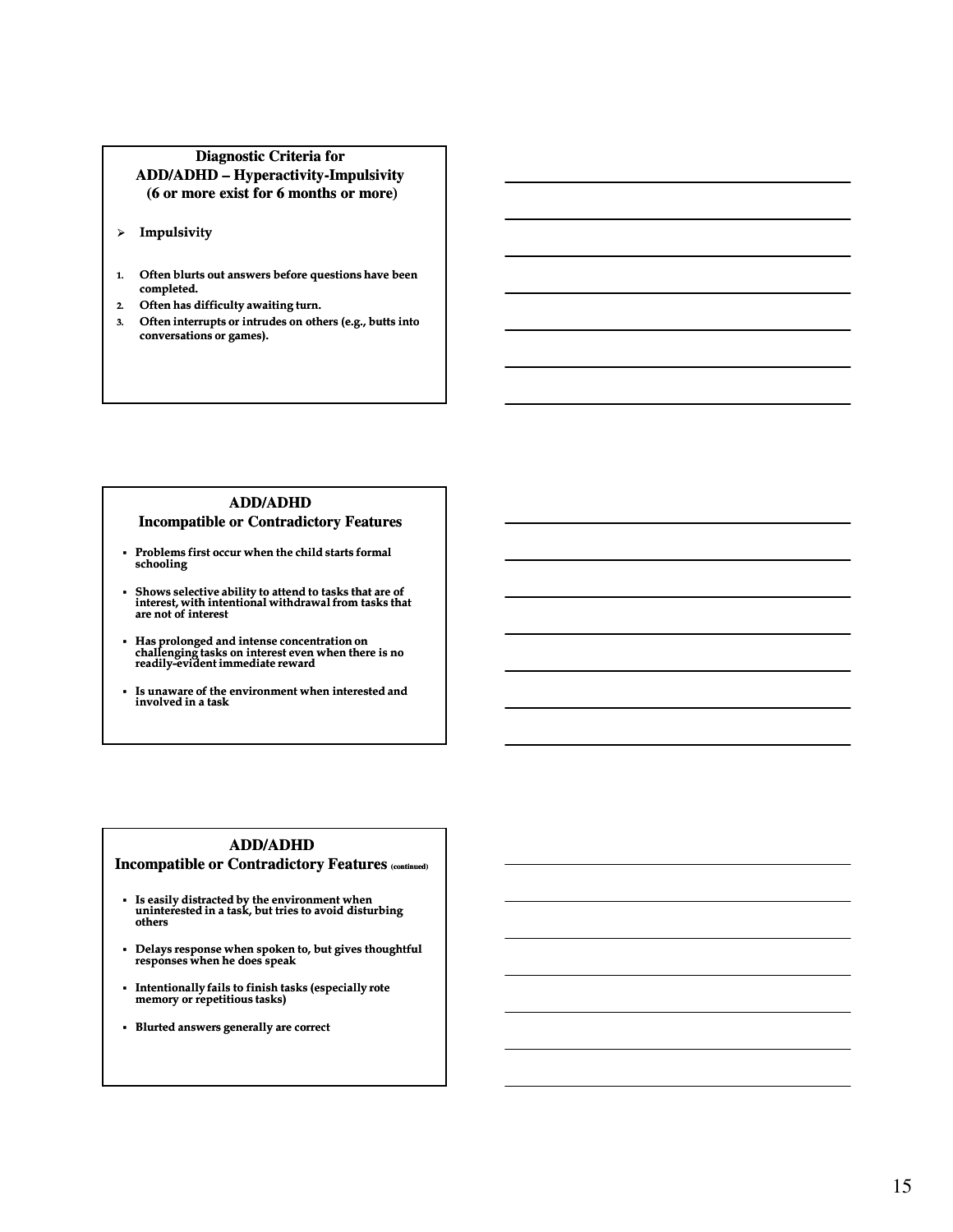### **ADD/ADHD**

### **Incompatible or Contradictory Features (continued)**

- Interruptions of conversation are to correct mistakes of others
- Can be easily redirected from one activity of interest to another activity of equal interest
- Passes attention tests, and can shift attention readily, if motivated
- Returns to a task quickly after being distracted or called off task

### **Diagnostic Criteria for Oppositional Oppositional-Defiant Disorder Defiant**

- A. A pattern of negativistic, hostile, and defiant behavior lasting at least  $6$  months, during which four (or more) of the following are present.
- B. The disturbance in behavior causes clinically significant impairment in social, academic, or occupational functioning.

# **Diagnostic Criteria for Oppositional-Defiant Disorder (continued)**

- 1. Often loses temper.
- 2. Often argues with adults.
- 3. Often actively defies or refuses to comply with adults' requests or rules.
- 4. Often deliberately annoys people.
- 5. Often blames others for his or her mistakes of misbehavior.
- 6. Is often touchy or easily annoyed by others.
- 7. Is often angry and resentful.
- 8. Is often spiteful and vindictive.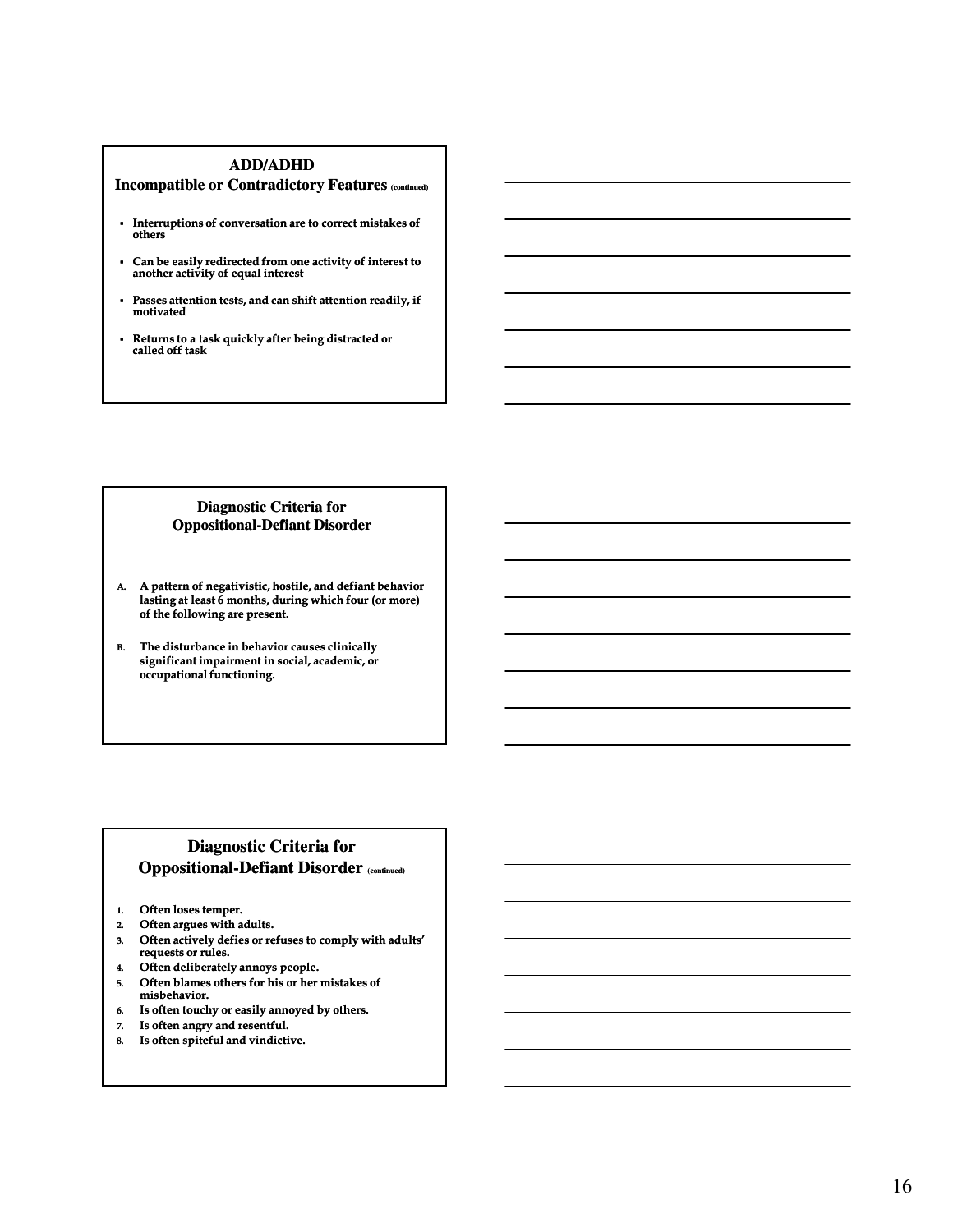### **OPPOSITIONAL DEFIANT DISORDER Incompatible or Contradictory Features**

- Defiance is limited to one setting (e.g., school or one particular teacher)
- Does not defy most or all adults
- Argues effectively with adults or, if allowed, will debate the topic in a well-informed manner
- Unintentionally annoys or ignores people and/or is unaware of doing so

# **OPPOSITIONAL DEFIANT DISORDER**

**Incompatible or Contradictory Features (continued)**

- Is often concerned about the feelings of others and shows compassion
- Is often bothered by environmental stimuli (noise, light, etc.)
- Has been a frequent target of bullying and teasing
- Is frequently criticized for being too sensitive or too idealistic

# **Diagnostic Criteria for Asperger's Disorder**

- A. Qualitative impairment in social interaction, as manifested by at least two of the following:
- 1. Marked impairment in the use of multiple nonverbal behaviors such as eye eye-to-eye gaze, facial expression, body eye postures, and gestures to regulate social interaction.
- 2. Failure to develop peer relationships appropriate to developmental level.
- 3. A lack of spontaneous seeking to share enjoyment, interests, or achievement with other people (e.g., by a lack of showing, bringing, or pointing out objects of interest to other people.
- 4. Lack of social or emotional reciprocity.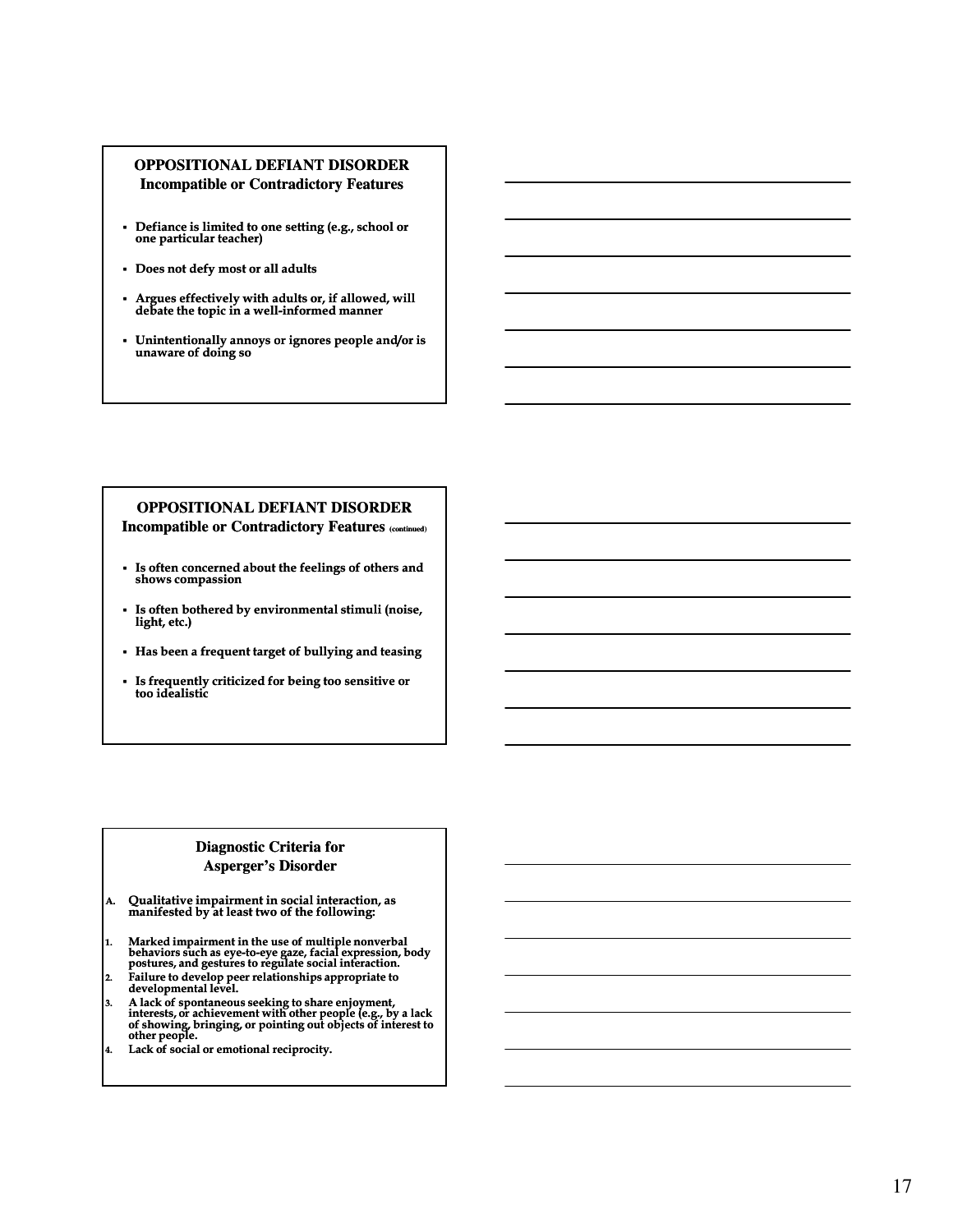### **Diagnostic Criteria for Asperger's Disorder (continued)**

- B. Restricted repetitive and stereotyped patterns of behavior, interests, and activities as manifested by<br>at least one of the following:
- 1. Encompassing preoccupation with one or more stereotyped and restricted patterns of interest that is abnormal either in intensity or focus.
- 2. Apparent inflexible adherence to specific, nonfunctional routines or rituals.
- 3. Stereotyped and repetitive motor mannerisms (e.g., hand or finger flapping or twisting, or complex whole whole-body movements.
- 4. Persistent preoccupation with parts of objects.

## **Diagnostic Criteria for Asperger's Disorder (continued)**

- C. The disturbance causes clinically significant impairment is social, occupational, or other important areas of functioning.
- D. There is no clinically significant general delay in language (e.g., single words used by age 2 years, communicative phrases used by age 3 years).
- E. There is no clinically significant delay in cognitive development or in the development of ageappropriate self-help skills, adaptive behavior (other than in social interaction), and curiosity about the environment in childhood.
- F. Criteria are not met for another specific Pervasive Development Disorder or Schizophrenia.

### **ASPERGER'S DISORDER Incompatible or Contradictory Features**

- Relatively normal interpersonal relationships with those who share his or her interests (i.e., no significant impairment)
- Extensive knowledge in areas of intense interest, but without other Asperger-related behaviors
- Is comfortable with abstract ideas, unstructured situations, and innovative activities
- Any atypical motor mannerisms are largely under conscious control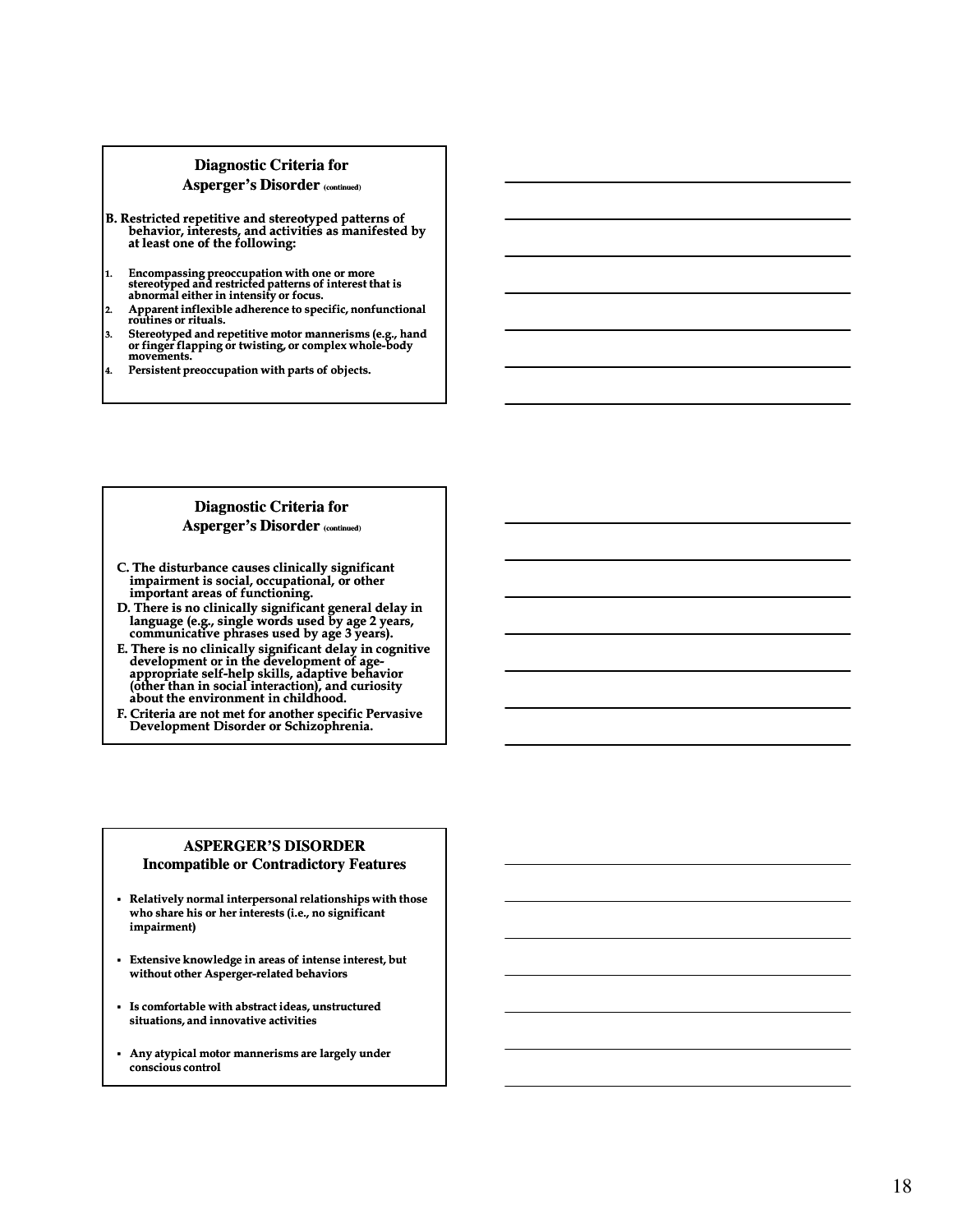### **ASPERGER'S DISORDER**

**Incompatible or Contradictory Features (continued)**

- Any odd motor mannerisms are associated with stress or excess energy
- Lacks motor clumsiness
- Has insight into emotions of others and into interpersonal situations
- Emotion is generally appropriate to the topic or content

### **ASPERGER'S DISORDER**

**Incompatible or Contradictory Features (continued)**

- Can display empathy and sympathy on many occasions
- Is aware of how others perceive him or her, and how his behaviors affect others
- Speech patterns and sense of humor are more like that of adults
- Understands and uses humor that involves social reciprocity, rather than solely one-sided humor, word play, or rote recitation of one-liners

## **ASPERGER'S DISORDER**

**Incompatible or Contradictory Features (continued)**

- Tolerates abrupt changes in routine, or only passively resists in the face of such changes
- Readily understands the meaning of metaphors or idioms like, "Don't jump the gun."
- Attention difficulties or distractibility result from events or actions in the environment, rather than solely from his or her own thinking or ideas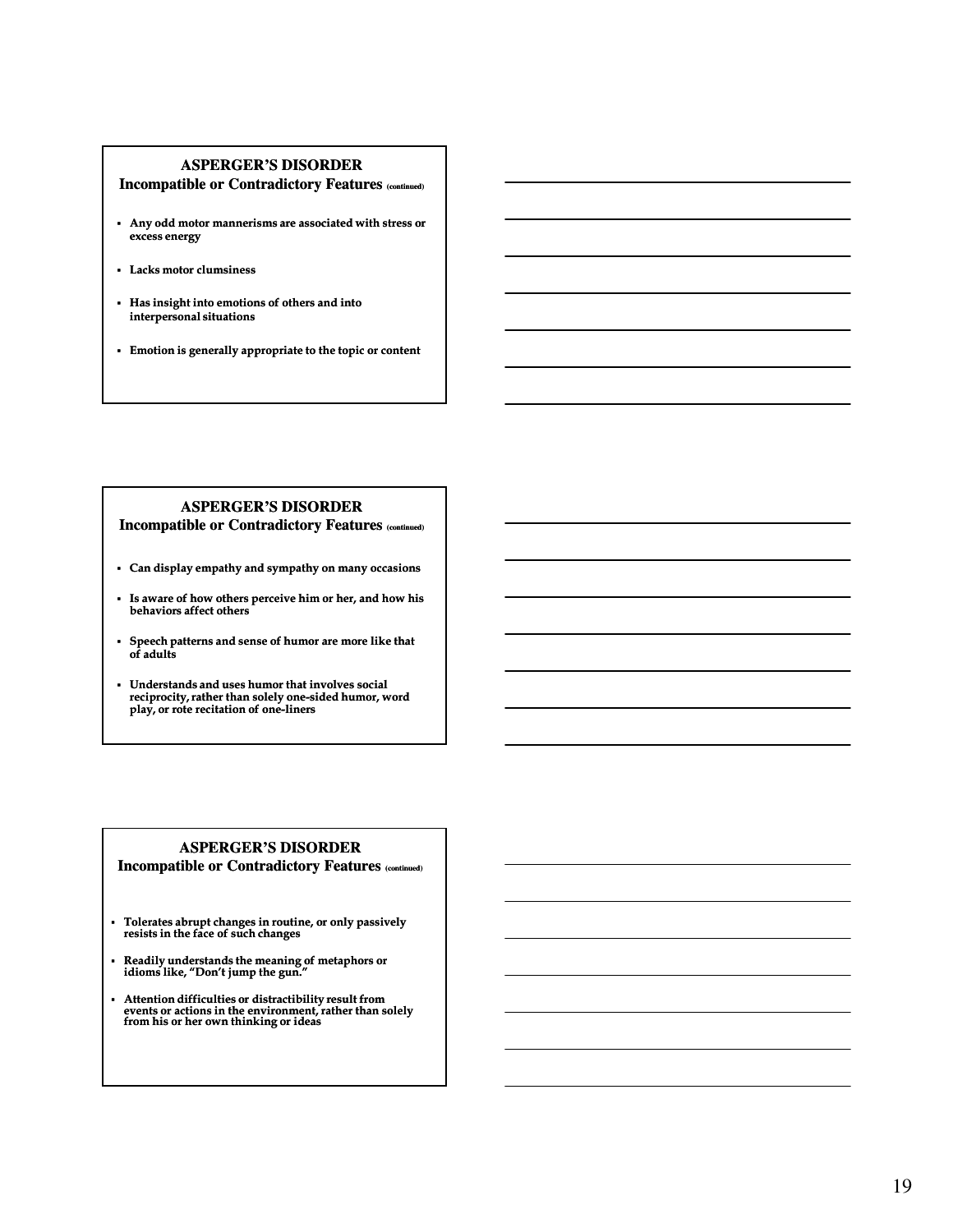| Gifted/Asperger's-Pre-referral Checklist<br>(Amend, Beaver-Gavin, Schuler, & Beights, 2008)             |                                                                                                           |  |  |
|---------------------------------------------------------------------------------------------------------|-----------------------------------------------------------------------------------------------------------|--|--|
| Gifted                                                                                                  | <b>Asperger's Disorder</b>                                                                                |  |  |
| <b>Excellent memory for facts about a</b><br>variety of topics                                          | Superb memory for facts, detailed<br>>.<br>information on topics of special<br>interest                   |  |  |
| $\triangleright$ Typically accurate recall for names<br>and faces                                       | $\triangleright$ Poor recall for names and faces                                                          |  |  |
| $\triangleright$ Dislikes rote memorization tasks<br>though he/she may do it well                       | Enjoys thinking about and<br>⋗<br>remembering details, facts, figures                                     |  |  |
| $\triangleright$ If distracted, is likely to return to a<br>task quickly with or without<br>redirection | $\triangleright$ If distracted by internal thoughts,<br>redirecting to task at hand may be<br>difficult   |  |  |
| Extensive, advanced vocabulary<br>⋗<br>with good comprehension                                          | $\triangleright$ Advanced use of words with lack<br>of comprehension for all language<br>used             |  |  |
| $\triangleright$ Communicates understanding of<br>abstract ideas                                        | Thinks and communicates in<br>$\triangleright$<br>concrete, literal terms with less<br>abstraction<br>co. |  |  |

- Gifted
- $\triangleright$  Rich and interesting verbal style
- $\triangleright$  Engages others and shares in their interests Style or content lacks reciprocity and engagement of others in their personal interests
- $\blacktriangleright$  Asks challenging questions
- Expressive language/speech pattern of an older child
- Elaborates with or without prompting  $\triangleright$  Little or no elaboration with run-on speech
- Understands, engages in sophisticated and/or socially reciprocal humor, irony, and sarcasm
- Has difficulty understanding give and take of communication

Asperger's Disorder  $\triangleright$  Uninviting verbal style

 $\triangleright$  Repeats questions and information  $\triangleright$  Pedantic and seamless speech

59

58

|   | Gifted/Asperger's – Pre-referral Checklist                                                          |   |                                                                                                     |
|---|-----------------------------------------------------------------------------------------------------|---|-----------------------------------------------------------------------------------------------------|
|   | Gifted                                                                                              |   | <b>Asperger's Disorder</b>                                                                          |
|   | $\triangleright$ Able to communicate distress<br>verbally                                           |   | $\triangleright$ Communicates distress with<br>actions rather than words                            |
|   | $\triangleright$ Able to identify and name friends;<br>enjoys high social status in some<br>circles | ⋗ | Significant difficulty and lack of<br>understanding of how to establish<br>and keep friends         |
|   | $\triangleright$ Aware of social norms of dress and<br>behavior                                     |   | $\triangleright$ Indifferent to social norms of dress<br>and behavior                               |
|   | $\triangleright$ Keenly aware that he/she is<br>different from peers                                |   | $\triangleright$ Limited recognition of differences<br>from peers                                   |
| ≻ | Spontaneously shares enjoyment,<br>activities, interests, or<br>accomplishments                     |   | $\triangleright$ Little or not interest in spontaneous<br>sharing of enjoyment, activities,<br>etc. |

60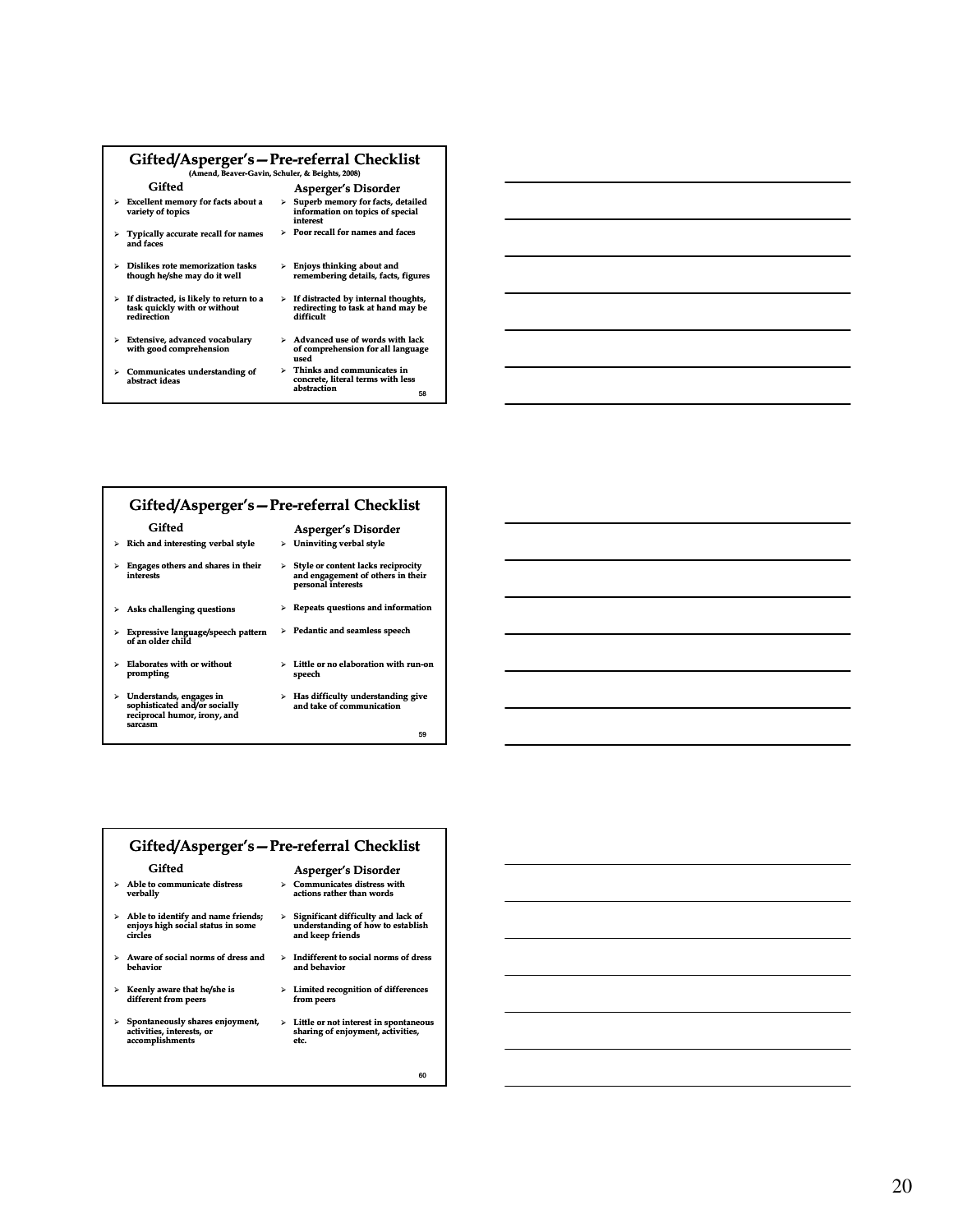| Gifted/Asperger's – Pre-referral Checklist                                                   |                                                                                  |  |  |
|----------------------------------------------------------------------------------------------|----------------------------------------------------------------------------------|--|--|
| Gifted                                                                                       | <b>Asperger's Disorder</b>                                                       |  |  |
| Initiates and engages others in<br>conversation                                              | Significant difficulty in initiating<br>r.<br>or engaging others in conversation |  |  |
| > Aware of others' perspectives and<br>able to take and understand their<br>viewpoint        | > Assumes others share his/her<br>personal views                                 |  |  |
| Follows unwritten rules of social<br>⋗<br>interactions                                       | Unaware of social conventions or<br>r.<br>the reasons behind them                |  |  |
| Keen social insight and an intuitive<br>⋗<br>nature                                          | Lacks social insight<br>r.                                                       |  |  |
| Usually demonstrates appropriate<br>⋗<br>emotions                                            | Inappropriate or immature<br>×.<br>emotions and flat or restricted<br>affect     |  |  |
| Aware of others' emotions and<br>$\blacktriangleright$<br>easily recognizes others' feelings | Limited recognition of others'<br>⋗<br>61<br>feelings                            |  |  |



| Gifted/Asperger's – Pre-referral Checklist                                                                                         |  |                                                                                                                    |  |
|------------------------------------------------------------------------------------------------------------------------------------|--|--------------------------------------------------------------------------------------------------------------------|--|
| Gifted                                                                                                                             |  | <b>Asperger's Disorder</b>                                                                                         |  |
| $\triangleright$ Able to read social situations and<br>respond to social cues                                                      |  | $\triangleright$ Misreads social situations and may<br>not respond (or even know how to<br>respond) to social cues |  |
| $\triangleright$ Shows empathy for others and able<br>to comfort a friend in need                                                  |  | $\triangleright$ Does not typically show empathy<br>or concern for someone in need                                 |  |
| $>$ May passively resist but will go<br>along with change                                                                          |  | $\triangleright$ Actively or aggressively resists<br>change; rigid                                                 |  |
| $\triangleright$ Ouestions rules and structure                                                                                     |  | $\triangleright$ Adheres strictly to rules and needs<br>structure                                                  |  |
| $\triangleright$ Does not show stereotyped<br>behaviors (e.g., hand or finger<br>flapping, twisting, or complex body<br>movements) |  | > Shows stereotyped behaviors (e.g.,<br>hand or finger flapping, twisting,<br>or complex body movements)           |  |

62

| Gifted/Asperger's - Pre-referral Checklist                                                                                                                                                                 |                                                                |    |                                                                                                                                                                              |
|------------------------------------------------------------------------------------------------------------------------------------------------------------------------------------------------------------|----------------------------------------------------------------|----|------------------------------------------------------------------------------------------------------------------------------------------------------------------------------|
|                                                                                                                                                                                                            | Gifted                                                         |    | <b>Asperger's Disorder</b>                                                                                                                                                   |
|                                                                                                                                                                                                            | When problems arise, he/she is<br>typically distressed by them |    | $\triangleright$ When problems arise, parents or<br>teachers are distressed, but the<br>student may be unaware of the<br>distressing situation unless<br>personally affected |
| ⋗                                                                                                                                                                                                          | Well-coordinated                                               | ×. | Lacks age-appropriate coordination                                                                                                                                           |
| ⋗                                                                                                                                                                                                          | Interested in team sports                                      | ×. | Avoids team sports                                                                                                                                                           |
| ⋗                                                                                                                                                                                                          | Demonstrates age-appropriate self-<br>help skills              | ⋗  | Delayed acquisition of self-help<br>skills                                                                                                                                   |
| Amend, E.R., Schuler, P., Beaver-Gavin, K., & Beights, R. (2009). A unique<br>challenge: Sorting out the differences between giftedness and Asperger's<br>Disorder. Gifted Child Today. 32(4), 57-63<br>63 |                                                                |    |                                                                                                                                                                              |

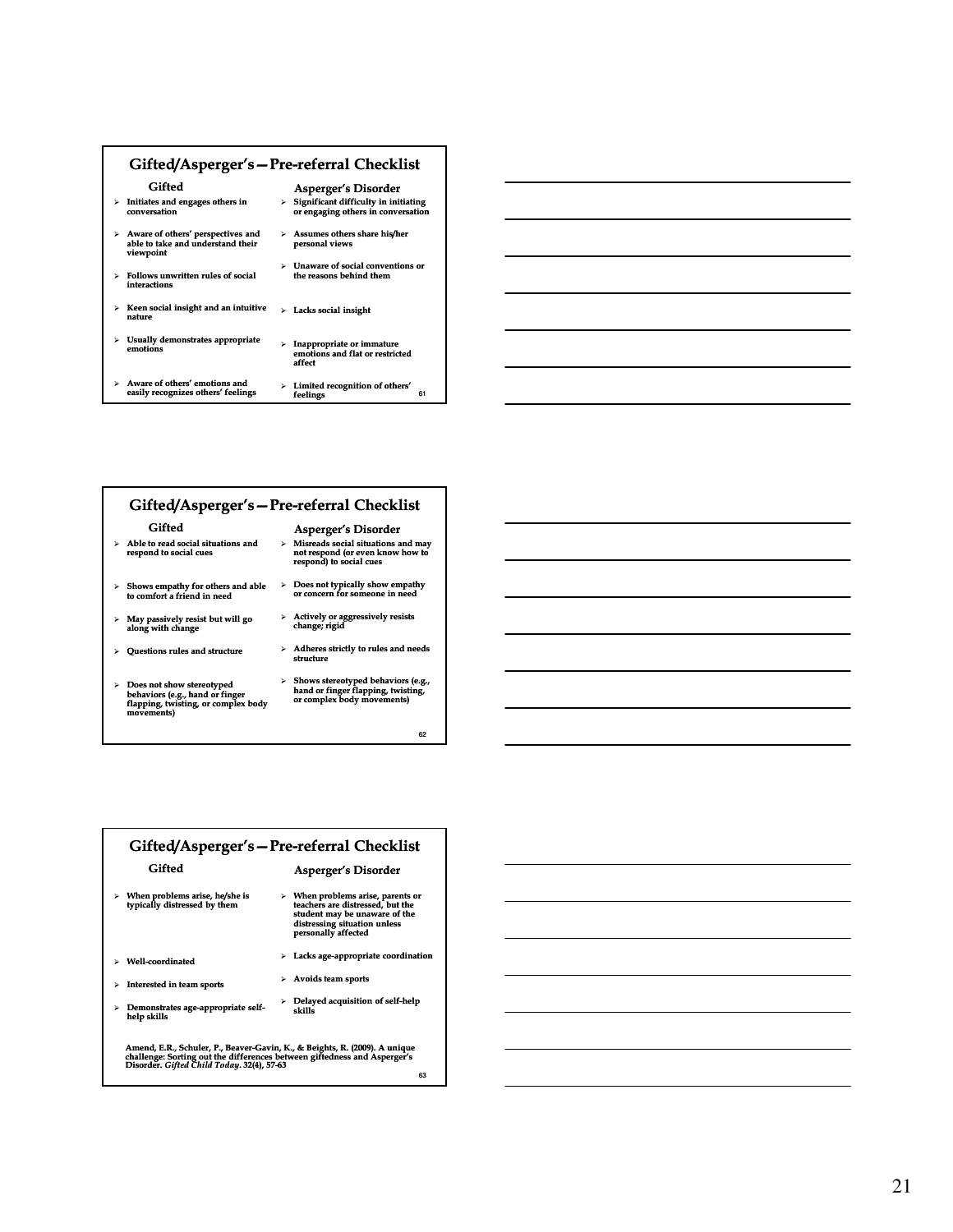### **BIPOLAR DISORDER**

### **Incompatible or Contradictory Features**

- The mood swings occur several times each day
- The specific emotions occur in response to specific events or stimuli, not as an overall pervading mood that simply occurs
- The moods and behaviors occur only at certain times of day, several hours after a meal, or after eating certain foods

# **BIPOLAR DISORDER**

### **Incompatible or Contradictory Features (continued)**

- The extreme emotions occur primarily when the child is overly tired
- The extreme emotions are related to a longstanding passionate interest area for the child
- The emotions and behaviors do not cause significant impairment in relations with others or personal performance

# **Nonprofit Web Sites for Gifted Resources**

- www.ditd.org
- www.nagc.org
- www.sengifted.org